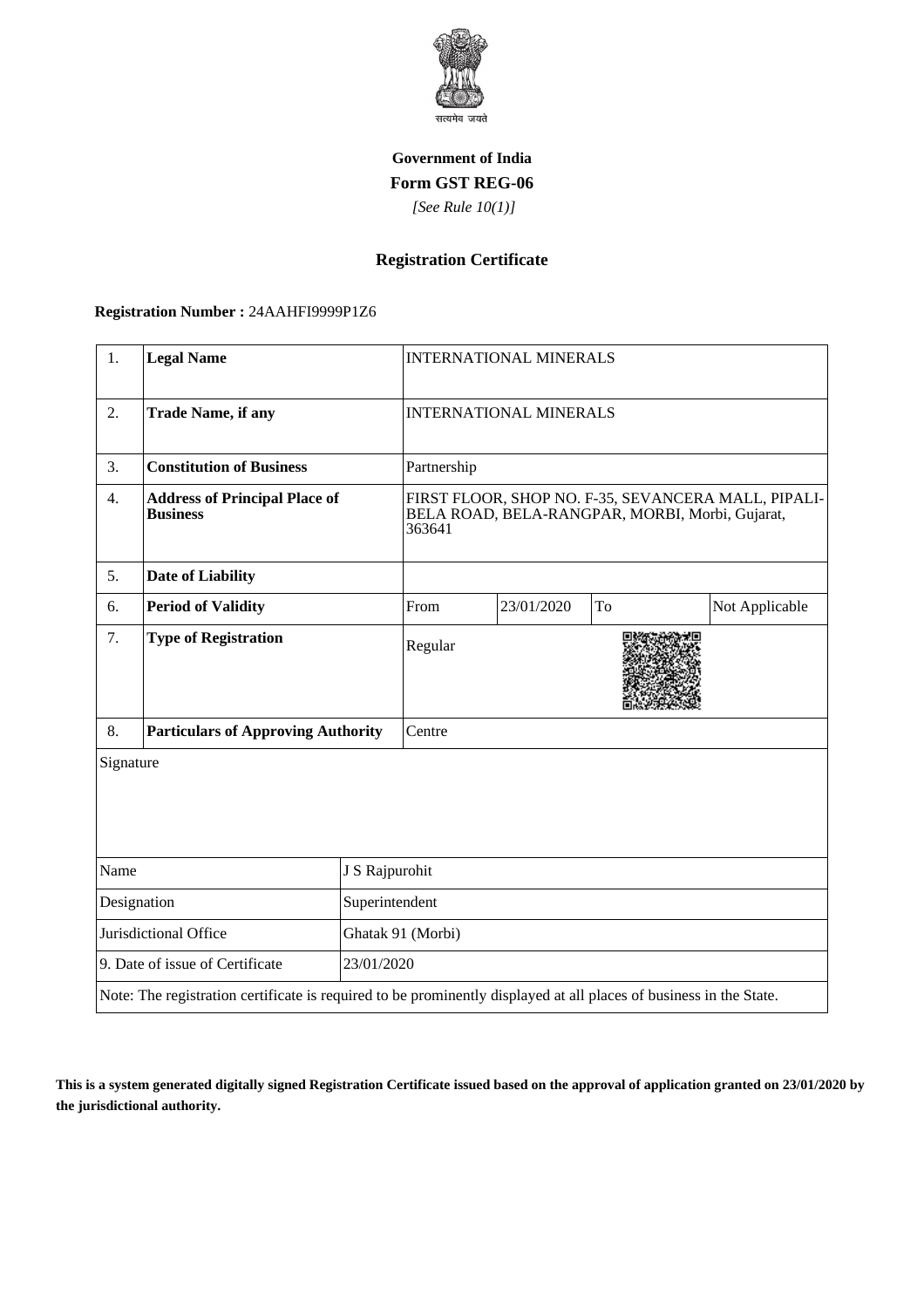

 GSTIN 24AAHFI9999P1Z6 Legal Name INTERNATIONAL MINERALS Trade Name, if any INTERNATIONAL MINERALS

### **Details of Additional Places of Business**

Total Number of Additional Places of Business in the State 0